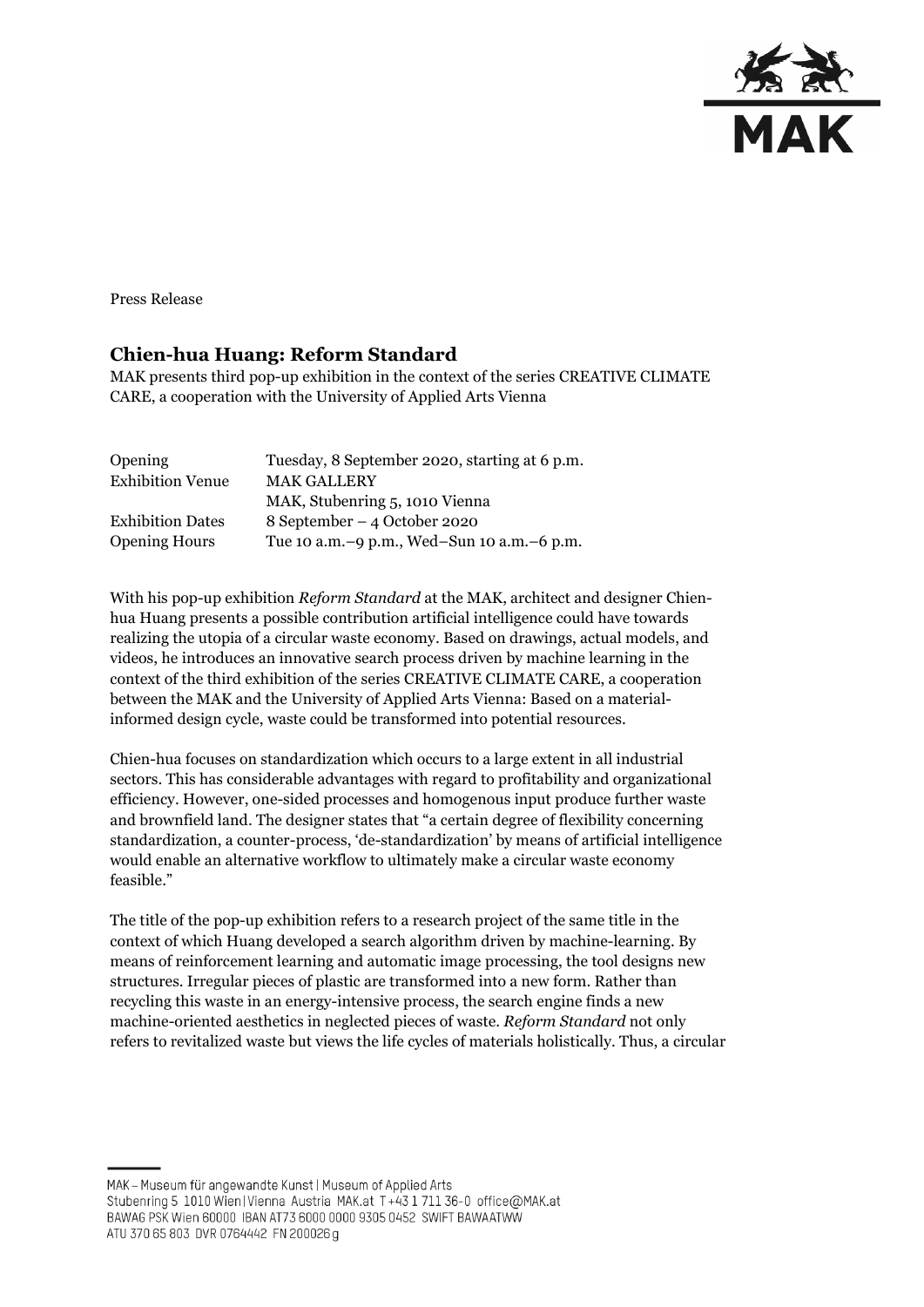

design process develops which can revolutionize the definition of "zero waste" and "resources."

Furthermore, the perception of waste is visualized in *Reform Standard*: A series of drawings shows how differently humans and machines perceive waste and which potential is consequently lost or also gained. It becomes evident that human vision, i.e. the conventional perception of waste, is limited to learned social or personal criteria which we apply to classify the objects before they have turned into waste. This is contrasted by vision formed in a data-oriented way ("machine vision"). Artificial intelligence analyses and classifies shapes and material compositions. What is seen is grouped without biases regarding the "value" of the waste. The search power of computers has the potential of "objectifying" human perception of waste.

A further section of the exhibition provides insights into the development of project *Reform Standard* by presenting architectural models. Thereby, construction, sorting process, and the algorithms' alternative solution compared to human perception are made transparent. A seven-minute video installation shows the creation of a plastic shell as an example of successful recycling of plastic waste and a closed design cycle.

Chien-hua Huang completed his graduate degree in "Architecture: Architectural Design 2," headed by Prof. Greg Lynn, at the University of Applied Arts Vienna in 2020. The architectural designer and design researcher works in Taipei and Vienna**.**

With the exhibition cooperation CREATIVE CLIMATE CARE, the MAK and the University of Applied Arts Vienna are giving five graduates of the University of Applied Arts selected by a jury the opportunity of each exhibiting in the MAK GALLERY for three weeks. The series addresses the contribution of design, architecture, and art towards the development of a new mindset for active climate care and is simultaneously also the starting point for the MAK GALLERY to permanently perform as the CREATIVE CLIMATE CARE GALLERY in the future.

CREATIVE CLIMATE CARE started off with Florian Semlitsch and Sophie Gogl. Chienhua Huang will be followed by works by Martina Menegon and Antonia Rippel-Stefanska.

Press photos are available for download at MAK.at/en/press